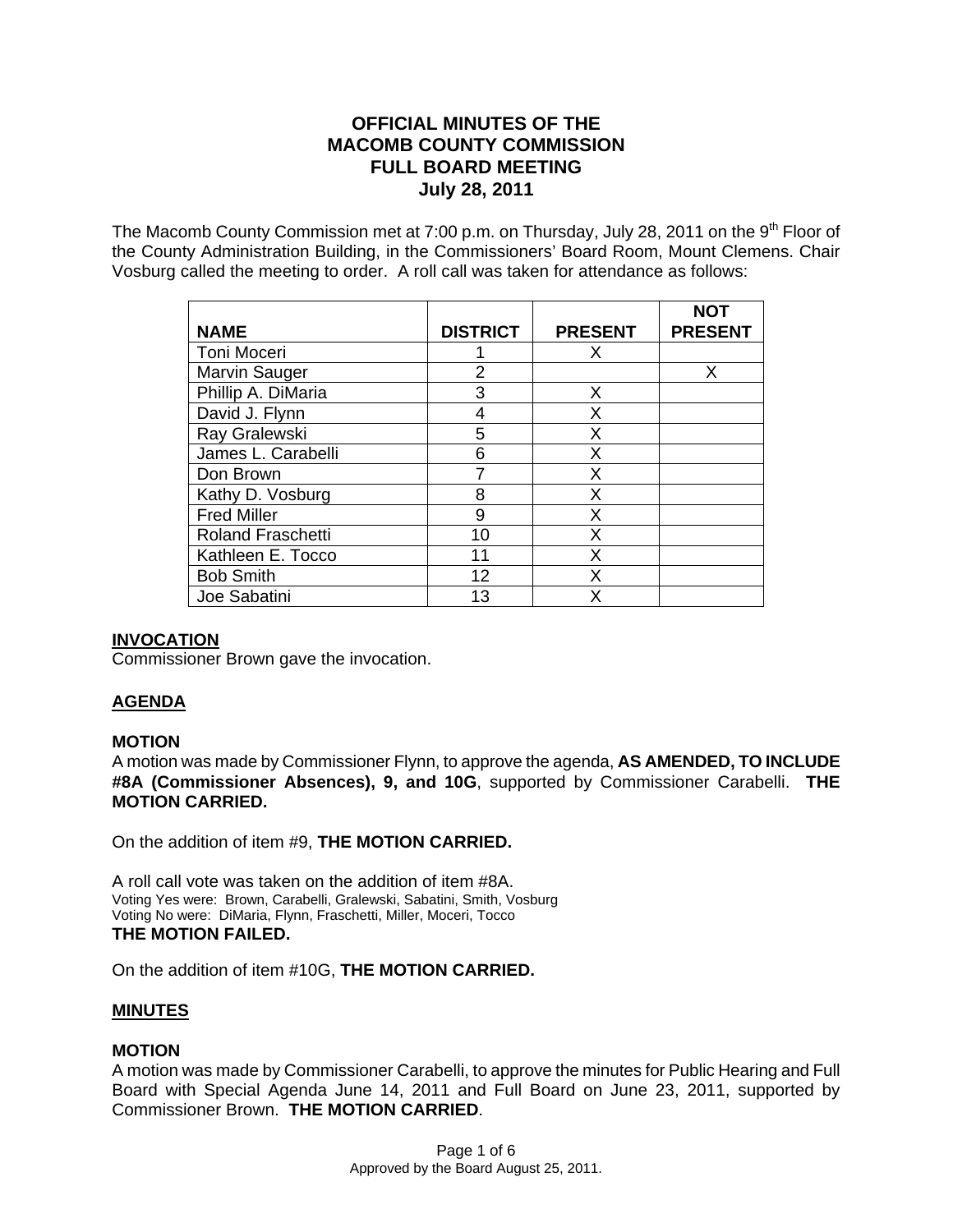# **PRESENTATION TO RANDY CROWELL – 2011 VOLUNTEER WINNER BY FLYNN**

# **PUBLIC PARTICIPATION**

None

# **EXECUTIVE SESSION TO DISCUSS ATTORNEY/CLIENT PRIVILEGED MEMORANDUMS**

#### **MOTION**

A motion was made by Commissioner Carabelli to enter executive session, supported by Commissioner Smith.

A roll call vote was taken. Voting Yes were: Brown, Carabelli, DiMaria, Flynn, Fraschetti, Gralewski, Miller, Moceri, Sabatini, Smith, Tocco and Vosburg. There were 12 Yes votes. There were 0 no votes.

# **THE MOTION CARRIED.**

The Board entered executive session at 7:25 p.m. with it concluding at 8:05 p.m.

# *COMMITTEE REPORTS*

## **HEALTH & HUMAN SERVICES COMMITTEE– July 21, 2011**

The clerk read the recommendation from the Health & Human Services Committee and a motion was made by Chair Moceri, supported by Vice-Chair Flynn, to adopt the committee recommendation:

**R11-042** Approve the Area Agency on Aging 1-B (AAA 1-B) FY 2012 Annual Implementation Plan; further, a copy of this Board of Commissioners' action is directed to be delivered forthwith to the Office of the County Executive.

## **THE MOTION CARRIED.**

## **FINANCE COMMITTEE MEETING – July 26, 2011**

The clerk read the recommendations from the Finance Committee and a motion was made by Chair Brown, supported by Vice-Chair Miller, to adopt the committee recommendations:

Commissioner Carabelli asked to separate the items. There were no objections.

## **SEPARATED MOTION**

**R111-043** Adopt the Fiscal Year 2011 General Appropriations Ordinance restating and amending the FY 2011 Budget and Appropriations Resolution, as provided by independent counsel, as amended to replace the figure of \$13,538,934 with \$9,165,345 in Section 6, Use of Fund Balance; further, a copy of this Board of Commissioners' action is directed to be delivered forthwith to the Office of the County Executive.

## **MOTION TO AMEND**

A motion was made by Commissioner Carabelli to amend Section 2 by deleting: "*The tax levies approved by the FY2011 General Appropriations Resolution shall remain in effect*" and substituting it with: "*For 2011, the General Operating Millage*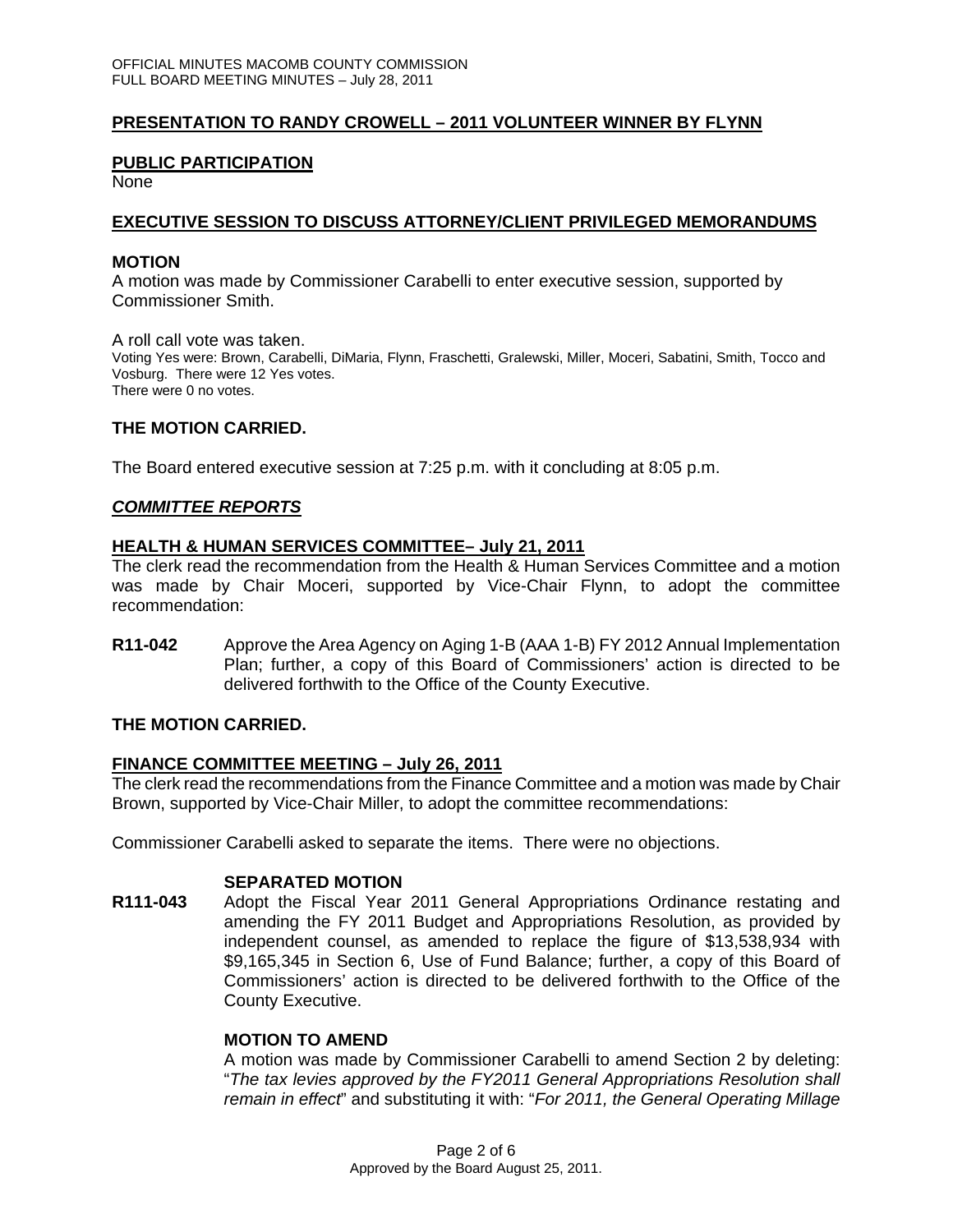*Rate is set at 4.5685 mills and the voted Veterans Millage is set at 0.04 mill*," supported by Brown. **THE MOTION TO AMEND CARRIED.** 

## **MOTION TO AMEND**

A motion was made by Commissioner Carabelli to amend Section 7 to read: "*Line-Item Transfers. The County Executive shall have authority to transfer funds (i) from or to any line item within each of the following listed budgetary cost centers and (ii) to or from any line item for internal service costs between the following listed budgetary cost centers. General Fund: Apportionment Commission, Board of Commissioners, Circuit Court, Charter Commission, Civil Service Commission, Corporation Counsel, County Clerk, County Clerk-Elections, County Clerk-Jury Commission/Plat Board, County Executive, Court Building Safety, Emergency Management, Equalization, Facilities & Operations, Family Counseling, Family Court - Juvenile Division, Finance Department, 42nd District Court – Division I – Romeo, 42nd District Court – Division II – New Baltimore, Health-Water Quality Board, Human Resources Department, Information Technology, M.S.U. Extension Services, Office of Public Affairs, Planning, Community & Economic Development, Probate Court – Mental Division, Probate Court – Wills & Estate, Probation – Circuit Court, Probation – District Court, Prosecuting Attorney, Public Works Commissioner, Purchasing, Register of Deeds, Reimbursement, Risk Management & Safety, Security, Sheriff Department, Sheriff Department – Marine Division, Technical Services, Treasurer. Other Operating Funds: Child Care Fund, Community Corrections, Community Mental Health -CMH Grants, -Substance Abuse, County Reference and Research Center, Delinquent Personal Property Tax Collection Fund, Department of Human Services, Friend of the Court, Macomb/St. Clair Employment & Training, Martha T. Berry – Medical Care Facility, Parks & Recreation Fund, Prosecuting Attorney -Cooperative Reimbursement Program, - Victim Witness Program, Senior Citizens Services Programs, Telecommunications Fund, Veterans Affairs*," supported by Commissioner Brown.

#### **MOTION**

A motion was made by Commissioner DiMaria to continue the way the County is operating through the end of September and refer the matter to September's meeting. **THE MOTION FAILED FOR LACK OF SUPPORT.** 

> A roll call vote was taken on the second motion to amend: Voting Yes were: Brown, Carabelli, DiMaria, Fraschetti, Gralewski, Sabatini, Smith and Vosburg. There were 8 yes votes. Voting No were: Flynn, Miller, Moceri and Tocco. There were 4 no votes. **THE MOTION TO AMEND CARRIED.**

**THE SEPARATED MOTION AS AMENDED CARRIED.** (Record NO votes Flynn, Miller, Moceri, Tocco)

## **MOTION**

A motion was made by Commissioner DiMaria to change the agenda for the purpose of making a motion, supported by Commissioner Carabelli. **THE MOTION CARRIED.** 

#### **MOTION**

**R11-044** A motion was made by Commissioner DiMaria that the Chair of the Board of Commissioners enter into negotiations with the Finance Department to arrive at a reasonable percentage for line item money transfers and for this to be completed by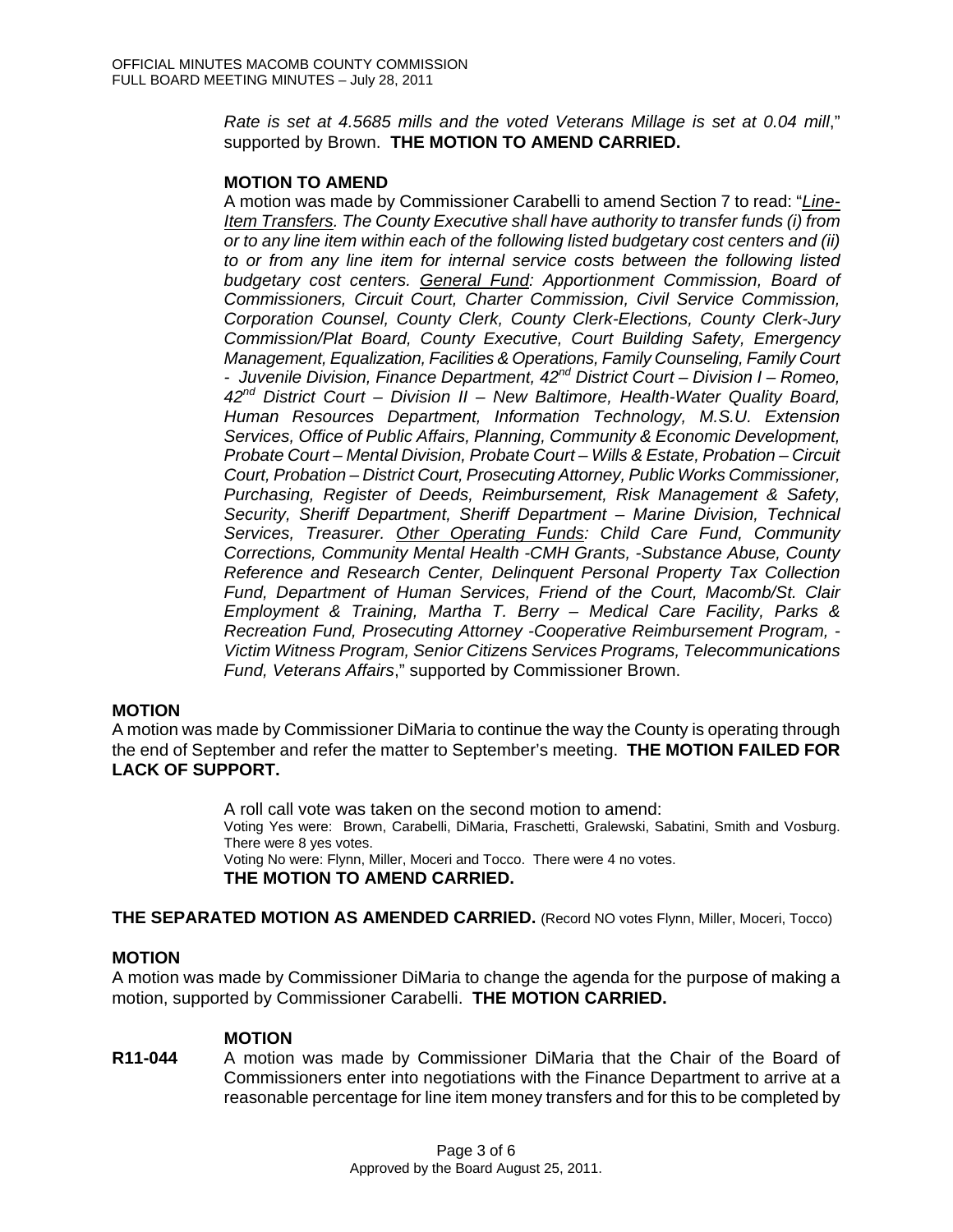the end of September, supported by Commissioner Carabelli.

# **THE MOTION CARRIED.**

# **SEPARATED MOTION**

**R11-045** Authorize payment to Kemp & Peyerk-Sterling, LLC in the amount of \$38,120.20 as approved by the Macomb County Brownfield Redevelopment Authority: further, a copy of this Board of Commissioners' action is directed to be delivered forthwith to the Office of the County Executive.

# **THE SEPARATED MOTION CARRIED.**

# **BOARD OPERATIONS COMMITTEE – July 26, 2011**

The clerk read the recommendation from the Board Operations Committee and a motion was made by Chair Tocco, supported by Vice-Chair Carabelli, to adopt the committee recommendation:

- **R11-046** Approve the Organization Plan submitted by the Macomb County Executive with the following amendments: 1) page 16, first paragraph, delete "Water Quality Board" and 2) page 20, include compensation for the Health and Community Services Director in the amount of \$124,950; further, a copy of this Board of Commissioners' action is directed to be delivered forthwith to the Office of the County Executive.
- **R11-047** Authorize that all resolutions be prepared prior to consideration at a committee meeting and included with the meeting notice or provided at the meeting; further, a copy of this Board of Commissioners' action is directed to be delivered forthwith to the Office of the County Executive.

# **THE MOTION CARRIED.**

# **COURTS & CLERK/REGISTER OF DEEDS COMMITTEE MEETING – July 26, 2011**

The clerk read the recommendation from the Courts & Clerk/Register of Deeds Committee and a motion was made by Chair Gralewski, supported by Commissioner Carabelli, to adopt the committee recommendation:

1. Authorize the Clerk/Register of Deeds to accept the proposal submitted by Cwiek, Irving PC to provide a study, assessment, and recommendation as the first step towards the formation of a real estate tract index, which would greatly improve Macomb County's real estate system, at a cost not to exceed \$71,550. Funds are available in the Technology Fund #27023601, the use of which is restricted by state law solely to technology improvements in the Register of Deeds. Further, a copy of this Board of Commissioners' action is directed to be delivered forthwith to the Office of the County Executive.

## **MOTION**

A motion was made by Commissioner Gralewski to send this item back to the Courts & Clerk/Register of Deeds Committee in lieu of last minute questions being answered, supported by Commissioner DiMaria. **THE MOTION CARRIED.** 

## **AUDIT COMMITTEE MEETING – July 28, 2011**

The clerk read the recommendation from the Audit Committee and a motion was made by Chair Fraschetti, supported by Vice-Chair Moceri, to adopt the committee recommendation: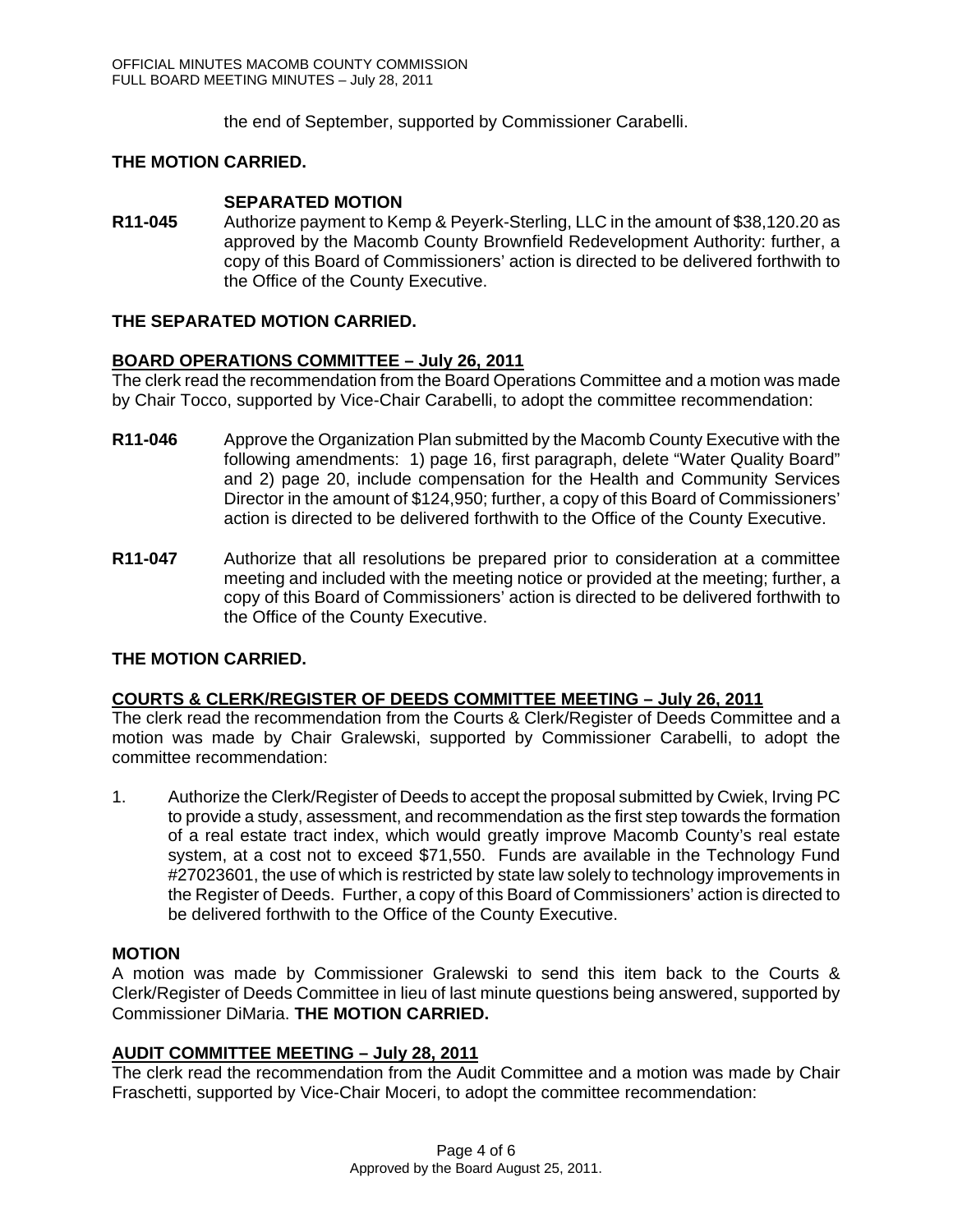**R11-048** Forward the two opinions regarding the Open Meetings Act (one from Clark Hill dated July 12, 2011 and the other from George Brumbaugh dated July 25, 2011) to Representative Andrea LaFontaine and request that she forward it to the Attorney General to render an official opinion. Further, a copy of the two opinions will be forwarded to all members of the Macomb County delegation in Lansing. Further, a copy of this Board of Commissioners' action is directed to be delivered forthwith to the Office of the County Executive.

# **THE MOTION CARRIED.**

# **SPECIAL ECONOMIC DEVELOPMENT COMMITTEE MEETING – July 28, 2011**

The clerk read the recommendation from the Economic Development Committee and a motion was made by Co-Chairs Carabelli and Flynn, to adopt the committee recommendation:

**R11-049** Approve the contract with Clinton-Macomb Public Library for Macomb Blind and Physically Handicapped. Further, the funds appropriated to the Library for the Blind would be in a specific fund designated for that purpose and all reporting of expenditure of funds would be submitted back quarterly to the Finance Committee. Further, a copy of this Board of Commissioners' action is directed to be delivered forthwith to the Office of the County Executive.

# **THE MOTION CARRIED.**

# **SOLID WASTE PLAN AMENDMENT**

## **MOTION**

**R11-050** A motion was made by Commissioner Carabelli, supported by Commissioner DiMaria to authorize the export of solid waste from Macomb County to Genesee County and to eliminate the expansion of Pine Tree Acres, the export and import of solid waste to SEMCOG communities and the export of septage to St. Clair County from the Plan Amendment; further to authorize that the Plan Amendment be sent to the communities for their approval as required by state law.

# **THE MOTION CARRIED.**

## **CORRESPONDENCE FROM EXECUTIVE**

None

## **RESOLUTIONS**

## **MOTION**

A motion was made by Commissioner Flynn, to adopt the following Resolutions:

- Res. No. 11-20 Commending and supporting Commissioner Toni Moceri's participation in the Marshall Memorial Fellowship – Fall 2011 Program (offered by Chair)
- Res. No. 11-19 Affirming Macomb County's Support For and Hosting of the 2011 Tri-County Summit (offered by Chair; postponed from Board Operations Committee on 07/26/11)